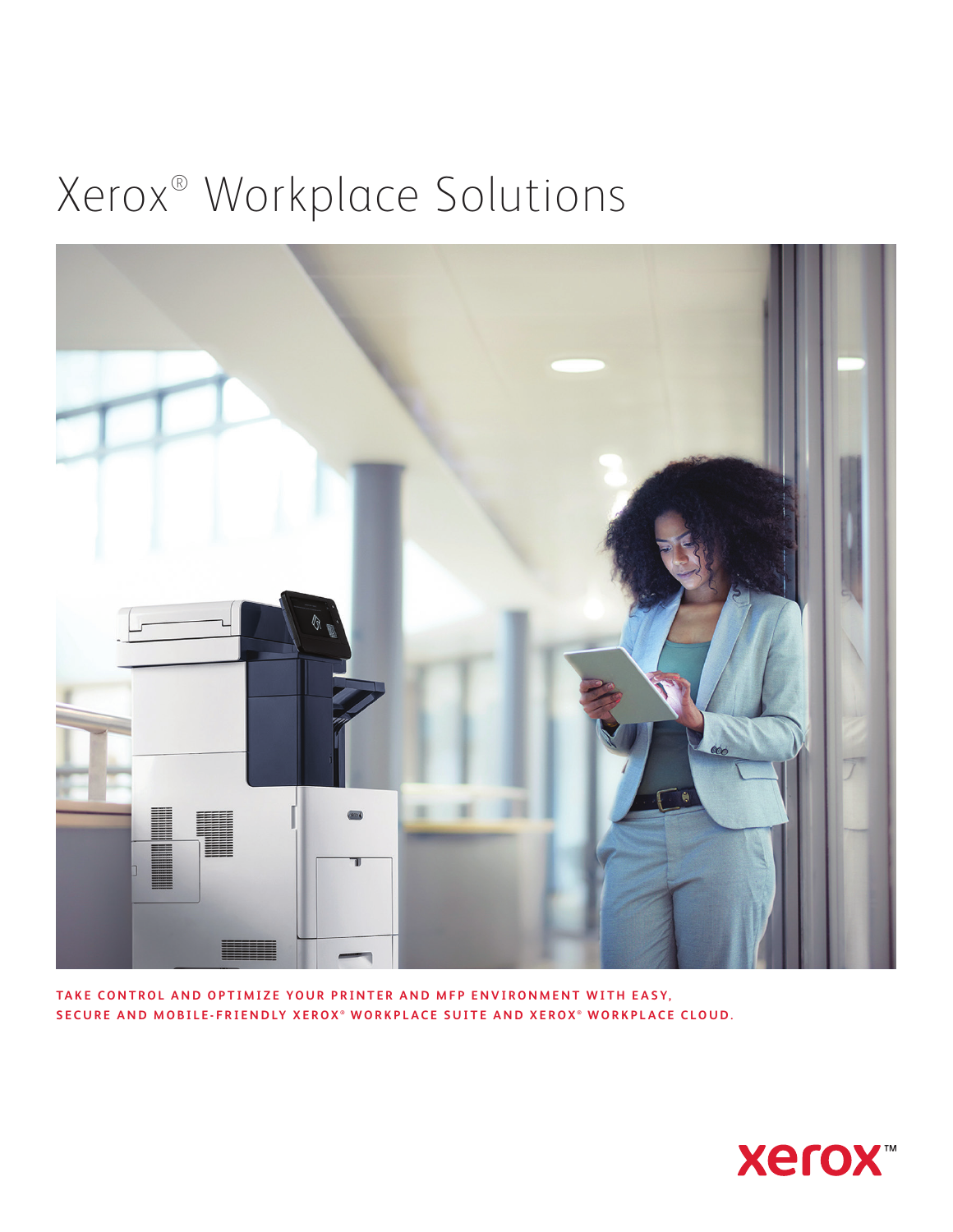# The complete software platform for authentication, security, cost control and mobility.

Every business needs to have secure and convenient ways for their workforce to access printing devices, regardless of where the job originates or needs to be sent.



Xerox® Workplace Solutions boost productivity and reduce costs with modular authentication, print management and mobility solutions. Control and manage your printer fleet while enabling mobile productivity with simplified workflows, convenience and security for any brand printer, anywhere.

### **AUTHENTICATION AND ACCESS CONTROL**

Use any one of our flexible authentication methods to conveniently and securely release your print jobs or access your device. Have the peace of mind of knowing that only authorized users can safely access sensitive data or services that you define.

The authentication options are compatible with a wide range of industry-standard secure readers and cards. Choose card, cardless or phone/tablet-based authentication.

- Flexible card-based reader authentication option
- Mobile authentication using any NFC, QR code or device code with our Xerox® Workplace Mobile App
- PIN-only, confirmation number, or user name and password authentication as an alternate login
- Integration with Microsoft® Active Directory and Azure AD as well as Okta to future-proof your implementation

### **S I N G L E S I G N - O N ( S S O )**

Make use of our single sign-on capability to access your SSO-enabled ConnectKey® apps. Conveniently authenticate at the printer once and then securely access all your MFP SSO-enabled apps without having to remember long passwords or perform any additional, timeconsuming login steps.

To ensure peace of mind, all credentials are kept safe, using login tokens stored and retrieved using triple encryption within a tamperproof software vault.

### **PULL PRINTING**

Don't leave it to chance and have confidential documents left on the printer output tray for others to see. Submit your jobs to our secure single queue from any PC, MAC or mobile device. Once you have authenticated at a network printer of your choice, you can then view, select job settings, print or delete them as you need**.** Release your jobs from the embedded MFP release app or use the Xerox® Workplace Mobile App to view and release jobs from the convenience of your mobile device.

### **ACCOUNTING AND REPORTING**

Business owners can closely monitor printing across the organization with our consolidated fleet reporting and accounting capability.

- At-a-glance dashboard provides rapid, real-time insights into print activity and status
- Job-based accounting for print/fax/copy/scan and monthly usage
- Enable job quotas to limit print volume by users by day, week or month
- Ability to use project codes or departments for rebilling purposes

### **U N I V E R S A L M O B I L E P R I N T I N G AND MOBILE SCANNING**

Xerox® Workplace Solutions give a seamless experience across the full ecosystem of operating systems, even with complex network configurations, allowing print submission over the local network or across the internet from remote locations. Users won't need IT support to get up and running — raising productivity for everyone.

- Provides native desktop printing (file > print) with Windows® , Chromebooks™ and Mac® OS, supporting desktop clients to enable job submission over the internet (for the cloud version) and a server light implementation for the server version with Windows clients.
- Utilize direct print or pull print for any submission method according to your security and business needs.
- Stay inside your network or use the cloud using secure connections.
- Simple job submission by sending your jobs via email.
- Xerox® Workplace Mobile App enables native printing for iOS, Android™ and Windows Surface™ tablets<sup>2</sup>, delivering a simple, common experience which is easier to use and easier to manage. It also allows users to geolocate the closest printer in the vicinity using GPS.
- Jobs originating from mobile devices are converted on the server to ensure against image loss.
- Initiate direct MFP scanning from your mobile device using the Xerox® Workplace Mobile App for a personalized touch.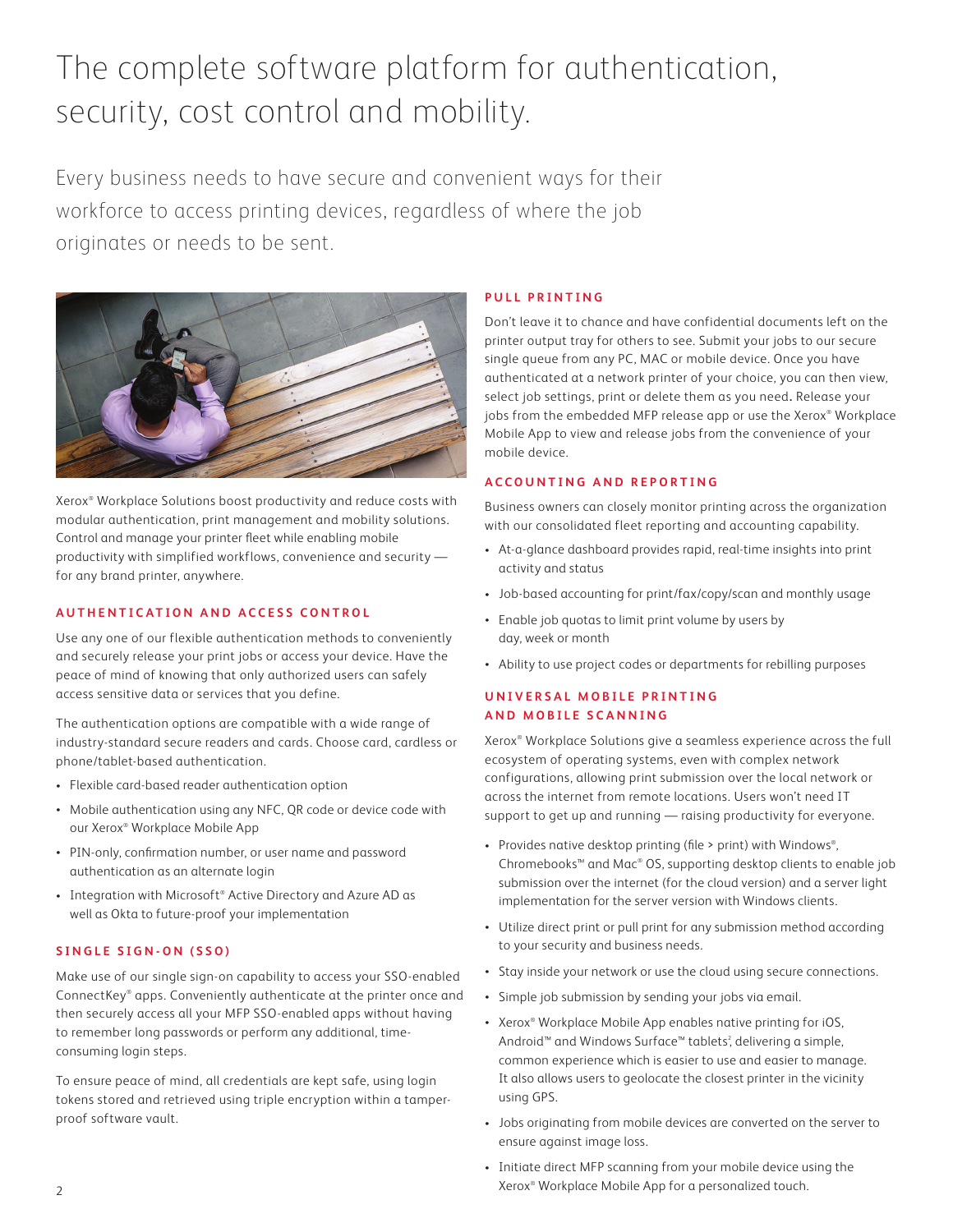However you work, there's a Workplace Solution for you. Xerox® Workplace Suite allows the choice to keep everything within your network, while Xerox® Workplace Cloud gives you the flexibility to work across multiple networks and locations.

### **CONTENT SECURITY AND PRINT RULES WORKFLOWS**

Unique workflows provide high levels of control and additional security measures.

Print rules help take back control of your printers to reduce print volume and reduce costs by incorporating print rules to restrict access to features and devices.

Our content security workflow<sup>1</sup> safeguards against intellectual property loss by monitoring the documents being printed, copied or scanned across your entire fleet for specific text (e.g., 'Confidential' or 'Internal Use Only'). Content owners or administrators are notified when user-defined words or phrases are detected within jobs.

<sup>1</sup> Requires Xerox® Workplace Suite with on-premises installation 2 Available in server queue mode only

# Your choice. Your way.

Xerox® Workplace Solutions offer flexible license options to suit any size business with the ability to scale as you grow.

Two hosting options, each with its own features and licensing specifics.



## Xerox® Workplace Suite Xerox®

### **ON-SITE, YOUR SERVER**

Designed for installation on a server for a private, secure, on-site deployment, the flexible modular approach allows you to license the features that fit your business needs, regardless of the number of devices you have.

- Authentication made easy: card, NFC, app-based or keyboard or user authentication.
- Licensable as print management or mobility, separately or in combination.
- Content Security workflow to watch for and report user-defined words or phrases when printed, copied, scanned or faxed.



### Xerox<sup>®</sup> Workplace Cloud

### **SIMPLE SETUP, CLOUD ADMINISTRATION**

Ideal choice for organizations with limited access to IT support, companies with more than one network or looking to reduce their infrastructure.

- Authentication made easy: card, NFC, app-based or keyboard or user authentication.
- Use any email-enabled mobile device to one single email address for your entire fleet.
- Provides a single desktop printing experience from anywhere, on any network.
- Uses Xerox® platform application hosted in Microsoft® Azure® for best-of-breed cloud deployment.

Manage Xerox® Workplace Solutions yourself or have us take care of everything. Either way, you'll have total control and the freedom to focus on your core business.